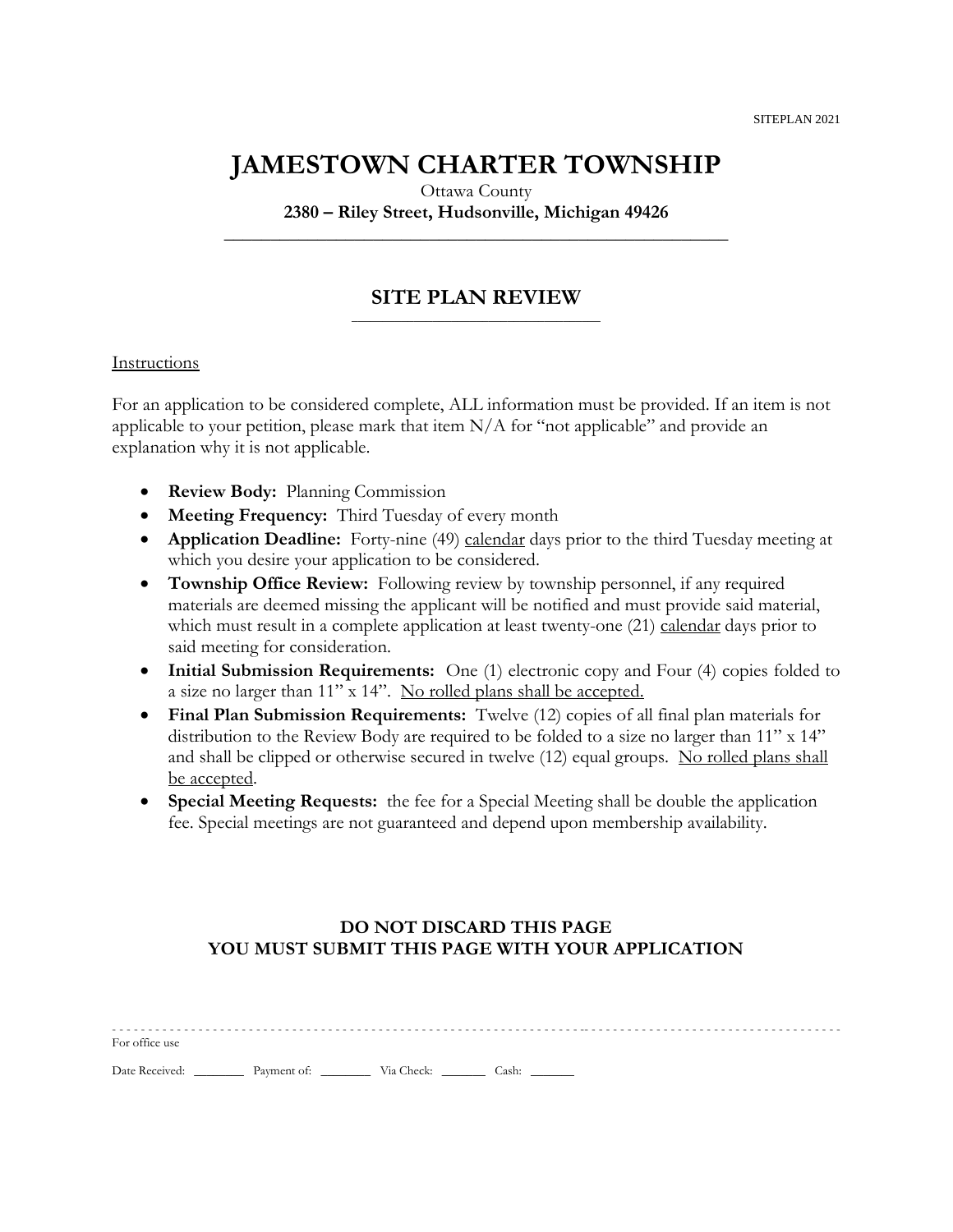SITEPLAN 2021

# **JAMESTOWN CHARTER TOWNSHIP**

Ottawa County **2380 – Riley Street, Hudsonville, Michigan 49426 \_\_\_\_\_\_\_\_\_\_\_\_\_\_\_\_\_\_\_\_\_\_\_\_\_\_\_\_\_\_\_\_\_\_\_\_\_\_\_\_\_\_\_\_\_\_\_\_\_\_\_\_\_\_**

### **SITE PLAN REVIEW APPLICATION**

| NON-REFUNDABLE APPLICATION FEE: \$500.00<br>(Subject to additional fees as determined by the Township for Engineering, Attorney, Planning Consultant, Publishing fees, etc.)                                                                             |
|----------------------------------------------------------------------------------------------------------------------------------------------------------------------------------------------------------------------------------------------------------|
|                                                                                                                                                                                                                                                          |
|                                                                                                                                                                                                                                                          |
|                                                                                                                                                                                                                                                          |
|                                                                                                                                                                                                                                                          |
| ,我们也不能在这里的人,我们也不能在这里的人,我们也不能在这里的人,我们也不能在这里的人,我们也不能在这里的人,我们也不能在这里的人,我们也不能在这里的人,我们也                                                                                                                                                                        |
| Zoning District: <u>New York: New York: New York: New York: New York: New York: New York: New York: New York: New York: New York: New York: New York: New York: New York: New York: New York: New York: New York: New York: New </u>                     |
| List the name, address, phone number of every person who has a legal or an equitable interest in any<br>property included in the application. Provide proof of ownership or a legal financial interest in the<br>property, such as a purchase agreement. |
|                                                                                                                                                                                                                                                          |
|                                                                                                                                                                                                                                                          |
| Provide a detailed site plan of the property meeting the requirements of Chapter 17. (see following<br>pages)                                                                                                                                            |

\*\*By signing this application I acknowledge that I am the legal owner, petitioner or agent and that I have the authority to apply and that I provide consent for township officials to access the property to accurately evaluate the request.

\_\_\_\_\_\_\_\_\_\_\_\_\_\_\_\_\_\_\_\_\_\_\_\_\_\_\_\_\_\_\_\_\_\_\_\_ \_\_\_\_\_\_\_\_\_\_\_\_\_\_\_\_\_\_\_\_\_\_\_\_\_\_\_\_\_\_\_\_\_\_\_\_

\*\*Signature of Applicant Date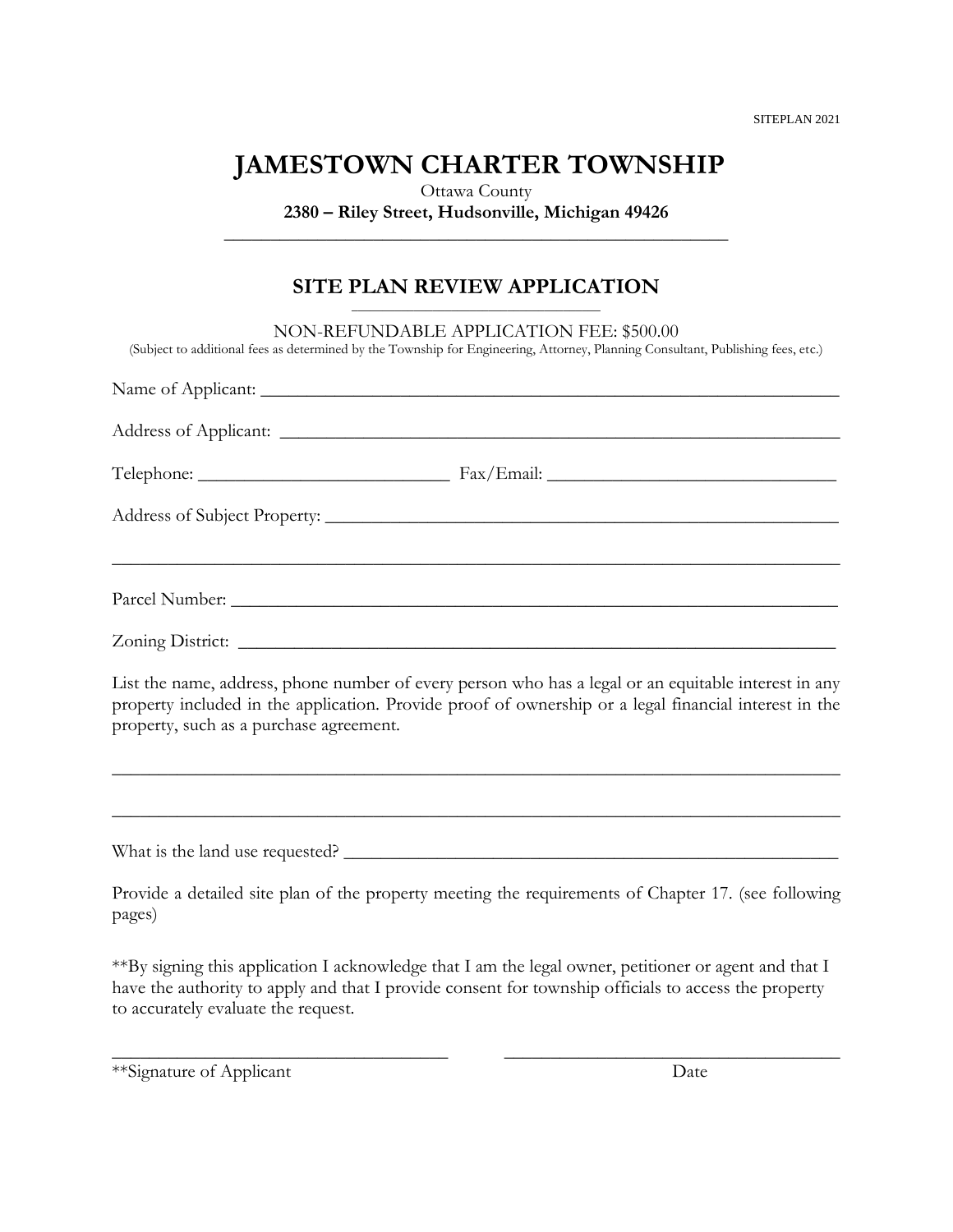### **SECTION 17.1B – Application Procedure**

e. Project description, including as applicable, the number and size of structures and dwelling units, number of parking spaces, estimated number of employees, and other unique or descriptive features of the site or development

### **SECTION 17.1C – Site Plan Content**

### **Unless specifically waived by the Zoning Administrator in consultation with the Planning Commission, each site plan submitted for review under this section shall be drawn at a minimum scale of 1"=200 and shall contain the following information:**

- 1. Name of development and general location sketch showing major thoroughfares and site location.
- 2. Name, address and phone number of site owner(s), developer and site designer, including the professional seal of the designer if the use is to be available for use by or open to the public.
- 3. North arrow, scale, and date of original drawing and any revisions.
- 4. The area of the site in square feet and acres, excluding all existing and proposed rightsof-way. Property lines, dimensions, and building setback distances and dimensions of all structures and lot lines within one hundred (100) feet of the site shall also be indicated. If the parcel is a part of a larger parcel, boundaries of the total land holding should be shown.
- 5. Existing zoning of the site and all adjacent properties.
- 6. Existing and proposed topographic elevations at intervals on the site and to a distance of ten (10) feet outside the boundary lines of the site. Ground elevations of all existing buildings, drives and parking lots, and any unusual surface conditions.
- 7. Direction of existing storm and water drainage and indication as to how storm water runoff will be handled.
- 8. Location of existing and proposed buildings; their intended use; the length, width and height of each building; and the square footage of each building.
- 9. Location of abutting streets, existing and proposed rights-of-way, service drives, curb cuts, and access easements serving the site, as well as driveways opposite the site and all other nearby driveways. The centerline of road rights-of-way.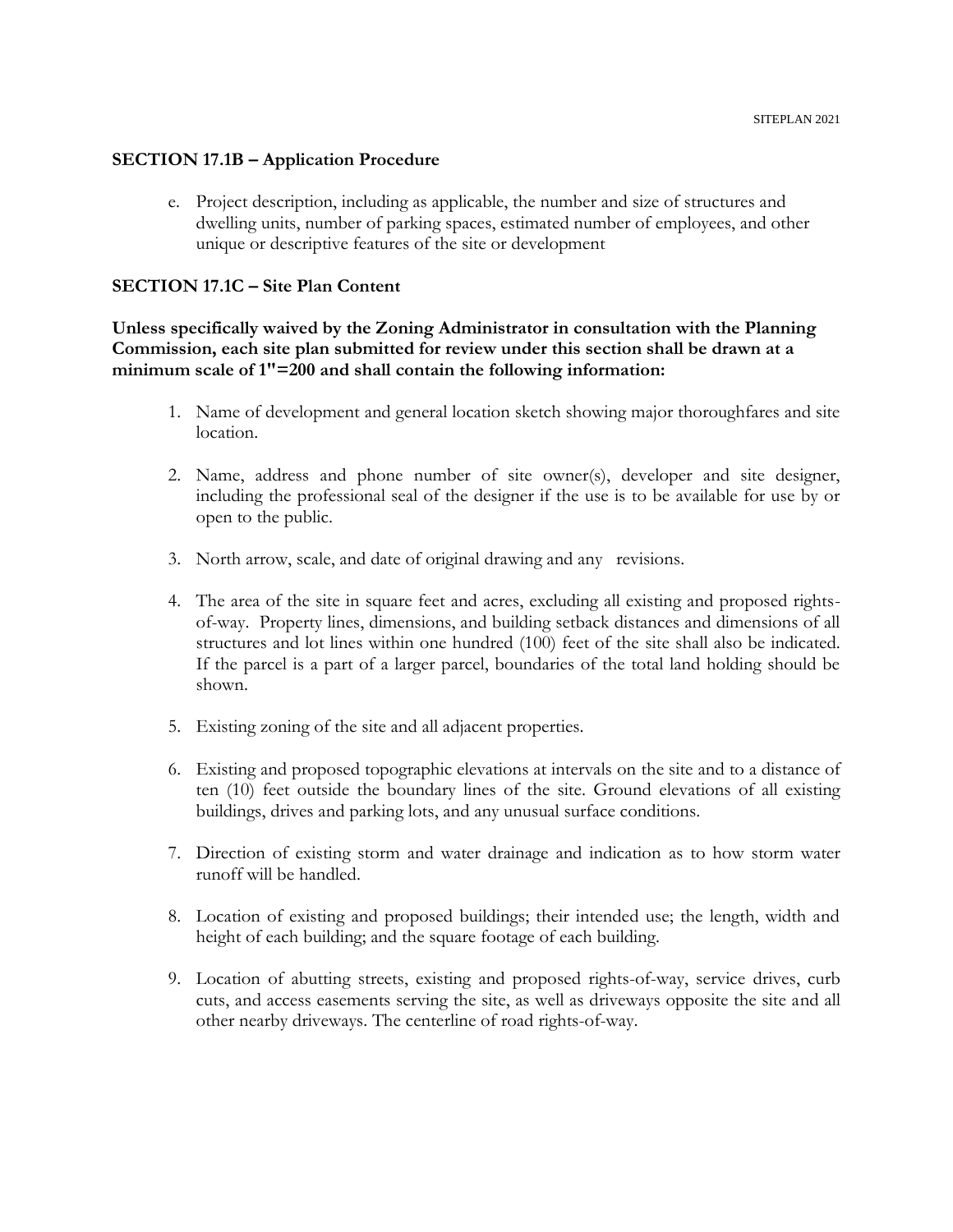- 10. Location and size of all existing and proposed water and sanitary sewer lines, storm drainage lines, wells, fire hydrants, catch basins, septic tanks and drain fields and utility easements.
- 11. Proposed parking areas and access drives, showing the number and size of spaces, aisles, loading areas, and handicapped access ramps. Note the method of surfacing.
- 12. Location of all sidewalks, bike paths, and other pathways.
- 13. Location and size of walls, fences, greenbelts, or other screening provisions.
- 14. Landscape plan indicating type and size of all plant material, including all areas to be sod or seeded for grass.
- 15. Location and type of significant existing vegetation, water courses, and water bodies including county drains and manmade surface drainage ways, floodplains, and wetlands.
- 16. Building floor plans and architectural wall elevations. The height of all buildings or structures.
- 17. Location of all proposed accessory structures, including outdoor lighting fixtures, flagpoles, storage sheds, transformers, dumpsters or trash removal areas or devices, signs, and existing and proposed utility poles.
- 18. Location of all outdoor storage areas for materials and the manner in which materials are to be screened or covered.
- 19. If phased construction is to be used, each phase must be noted.
- 20. Notation of any variances or special use permits which are required, any non-conforming uses or structures, and any State or Federal permits which have been secured or may be necessary to secure.
- 21. Screening of all refuse containers as provided in Section 3.34.
- 22. The applicant shall demonstrate compliance with all MDEQ requirements.

**The following sections of the Zoning Ordinance may apply to the proposed use. Please see the Planner for section copies or the Zoning Ordinance.**

- **SECTION 3.20 – ARTERIAL SETBACK REQUIREMENTS**
- **SECTION 3.24 – BICYCLE PATHS (ALSO NON-MOTORIZED PATHWAYS)**
- **SECTION 3.34 – SCREENING OF REFUSE CONTAINERS**